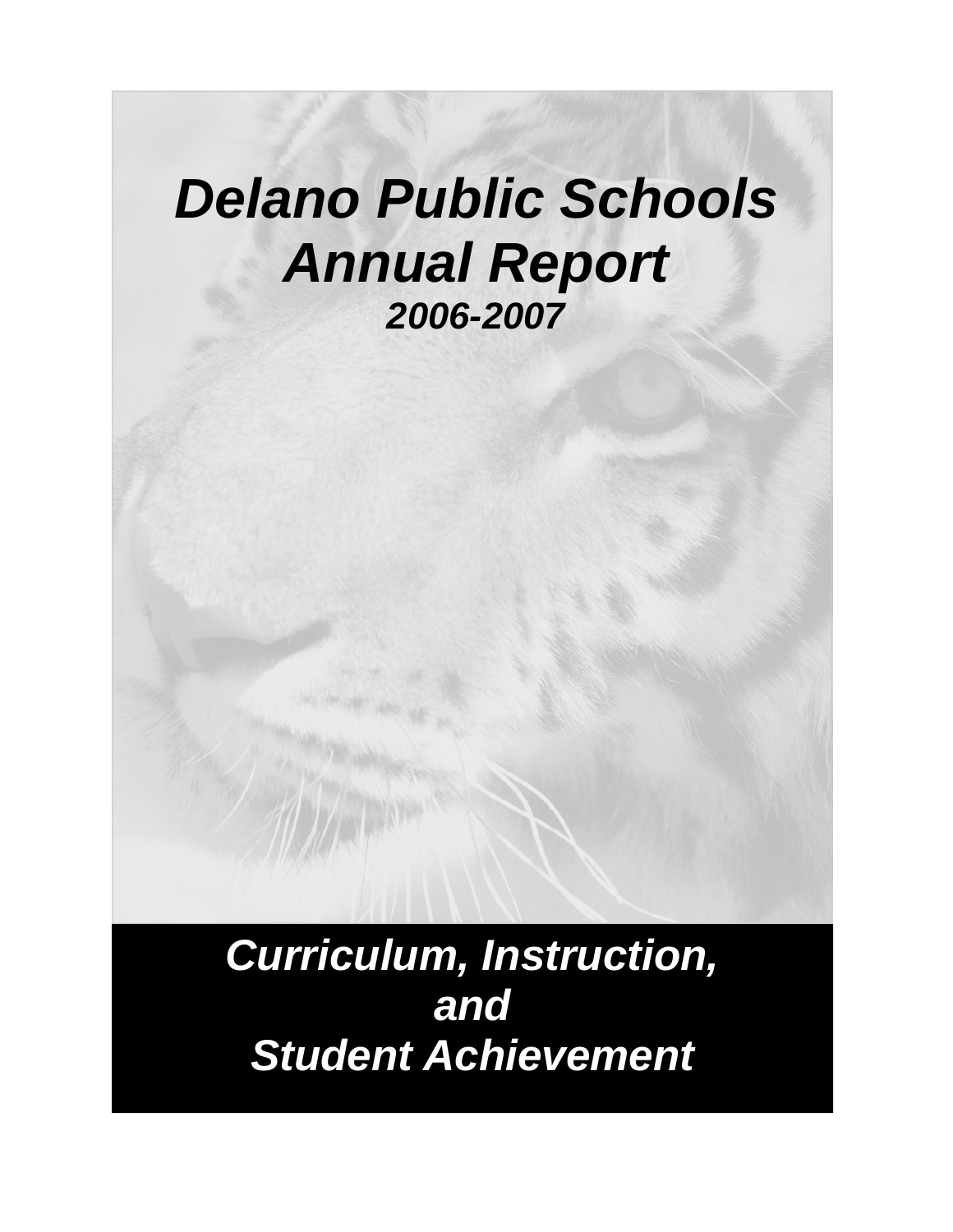# *Delano Public Schools 2006-2007 Annual Report Curriculum, Instruction, and Student Achievement*

## *Contents*

- *MCA-II Test Results*
- *Basic Skills Test Data*
- *District Testing Overview*
- *Teacher of the Year*
- *2007-2008 State Testing Dates*
- *2006-2007 Student Demographics*
- *District Staff Development Goals*
- *Student Constituent Survey*
- *2006-2007 Curriculum Advisory Council and Procedures*
- *Fund Allocations*
- *Student Achievement Goals*

## *2006-2007 Highlights*

- *ACT Scores*
- *National Merit Program*
- *Improvements in K-12 Language Arts*
- *Talent Development Student Achievement*
- *Student Achievement in*
- *Athletics*
- *Student Achievement in Arts*

We are pleased to present the Annual Report on Curriculum, Instruction, and Student Achievement for Delano Schools. The purpose of this report is to inform the public regarding the achievement levels and accomplishments of our students and the continuous improvement processes that are in place to assure that students are achieving to their maximum potential. Please review the publication and the accomplishments of Delano students, which also reflect positively on parents, staff and community.

In addition to the information contained within the Report, I would like to share several other noteworthy items:

## **Academic Excellence**

As a means to continue the focus on academic excellence, Delano Schools applied for and received approval to participate in Minnesota's Alternative Teacher Professional Pay System (Quality Compensation Program or QComp) beginning in 2006-07. This approval was accompanied by almost \$400,000 in state funds to implement the program which includes: career advancement opportunities for teachers; teacher-led staff development; performance pay; comprehensive teacher evaluation; and an alternative pay schedule.

QComp also requires achievement goals for students. The district's goal was to increase by at least 1% the number of students meeting or exceeding the state standards for reading. The district met this goal with 83.96% of our students meeting or exceeding the standard as compared to 82.74% the prior year. This is a significant gain when considering the high level of achievement that already exists.

## **Finances**

Delano students perform at high levels, while the school district uses tax dollars efficiently. Delano Schools compare very favorably to the rest of Minnesota in per student expenditures. In 2005-06, the latest year comparison data is available; Delano spent \$7,344 per student compared to the state average of \$9,070.

The school district received the Minnesota School Finance Award from the Minnesota Department of Education for sound fiscal health and financial management policies.

## **Enrollment**

Enrollment increased from 2,063 in 2005-06 to 2,170 in 2006-07, an increase of 107 students or 5.2%. The continued enrollment increase has put all buildings beyond their enrollment capacity as depicted in the following chart:

| <b>Building</b>      | Capacity | Enrollment | Projected<br>for<br>2012-13 |
|----------------------|----------|------------|-----------------------------|
| Elementary           | 750      | 762        | 847                         |
| <b>Middle School</b> | 700      | 708        | 808                         |
| <b>High School</b>   | 700      | 778        | 903                         |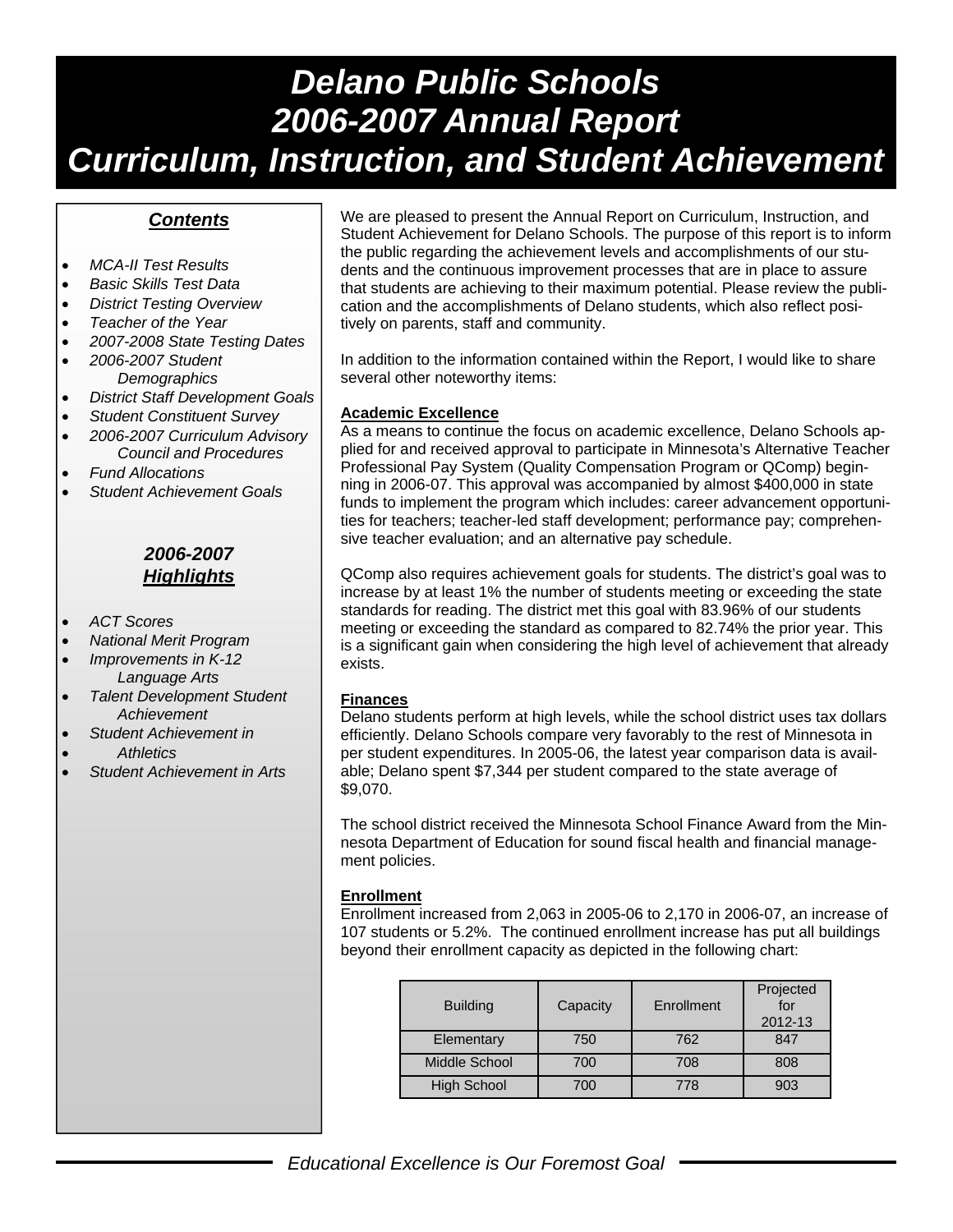During the 2006-2007 school year the school board formed a Facilities Advisory Committee to advise the board on how to handle the enrollment increases. The school board is bringing forward the recommendations of the Committee in a special election on November 6, 2007.

### **Engaging the Community**

Schools today are very reliant on community support to meet (and exceed) mandated state and national standards, develop innovative programs that meet the needs of students and to secure financial resources. Research has shown that engaging the community is also important to raising student achievement. This report is one means by which we attempt to engage the community.

I also invite you to visit the Delano Schools Website www.Delano.k12.mn.us for further information regarding all aspects of Delano Public Schools.

John M. Sweet, Ed. D. **Superintendent** 

# **2007 MCA-II Test Results**



 The Minnesota Comprehensive Assessment – II (MCA-II) is given to all Minnesota students in order to be in compliance with the federal No Child Left Behind (NCLB) legislation. The MCA-II's were first given to students two school years ago and are now being used by educators to evaluate trend line data. Minnesota students grades three through eight were tested in Math and Reading while grade 10 students were tested in Reading and grade 11 students were tested in Math.

 The scale scoring of tests for the MCA-II will be labeled according to their grade. The first one digit (or two digits if in grade 10 or 11) will correspond to the grade while the last two digits will correspond to their achievement level within that grade. The MCA-II tests have four achievement levels. A scale score of 39 or less indicates the MCA-II level of "Does not meet the Standards"; 40 to 49 scores indicate "Partially meets the Standards"; a score of 50 to 61 indicates that the student has "Met the Standards"; and 62 to 99 "Exceeds the Standards."

 The following tables show the raw data from the Delano Public Schools MCA-II testing during the 2006-2007 school year. The numbers in the tables are percentages of students in each category.

# High School MCA-II Tests

#### **Reading Reading**

 In 2007 Delano students continued to demonstrate excellent reading performance at the state level. At tenth grade over 45% of the students earned scores in the highest category, exceeds standards. Another 41.2% of the students fell in the next highest quadrant, the level that meets the state reading standards. Therefore, over 87% of students in tenth grade are meeting or exceeding all the state standards in reading. This is a phenomenal feat. In fact, there were no area schools with a higher percentage of the population in the top two categories.

| Year Tested | Grade | Does Not |              | Partially    |              | <b>Meets</b> |              | Exceeds   |              |
|-------------|-------|----------|--------------|--------------|--------------|--------------|--------------|-----------|--------------|
|             |       | Meet     |              | <b>Meets</b> |              |              |              | Standards |              |
|             |       | Delano   | <b>State</b> | Delano       | <b>State</b> | Delano       | <b>State</b> | Delano    | <b>State</b> |
| 2007        | 10    | 3.5      | 16.3         | 10.0         | 20.1         | 41.2         | 33.0         | 45.3      | 30.6         |

### **Math Street, Street, Street, Street, Street, Street, Street, Street, Street, Street, Street, Street, Street,**

Eleventh grade students at Delano took the MCA-II test in mathematics. The MCA-II tests at the high school level were written according to the Minnesota Academic Standards. These standards are rigorous and all of our students are required to take this test. Although the percentages are not necessarily appealing, Delano's results are quite favorable in comparison with state percentages.

 Delano had 56% of our students performing at or exceeding the required standards compared to the state's 32% performing at the same achievement levels. While 21.9% of Delano students' did not meet the standards, this lowest category saw a drop of 10% from Delano juniors one year ago. By comparison, Delano grade 11 students performed higher than all but two area schools including the metro schools.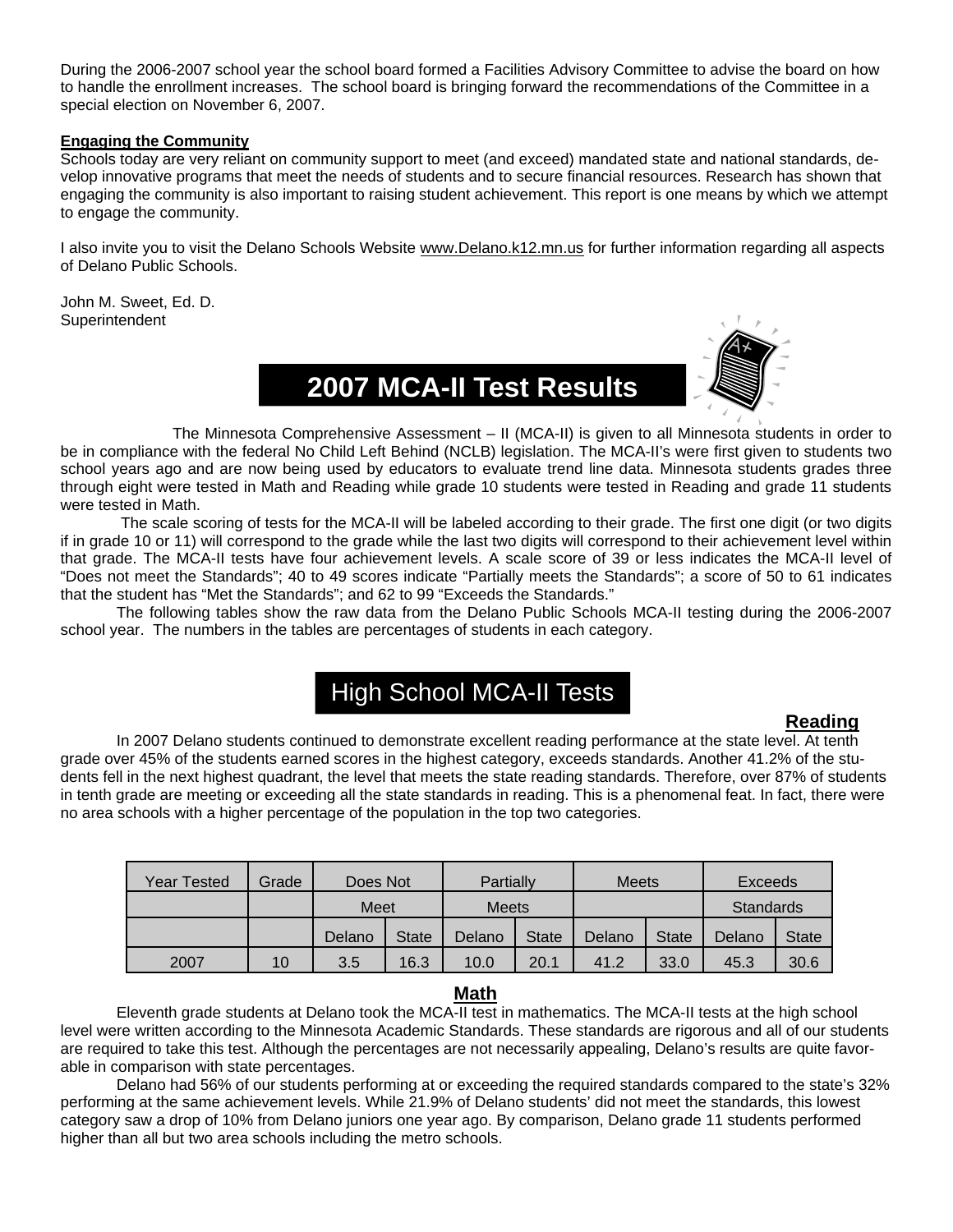| Year Tested | Grade | Does Not    |              | Partially    |              | <b>Meets</b> |              | Exceeds          |              |
|-------------|-------|-------------|--------------|--------------|--------------|--------------|--------------|------------------|--------------|
|             |       | <b>Meet</b> |              | <b>Meets</b> |              |              |              | <b>Standards</b> |              |
|             |       | Delano      | <b>State</b> | Delano       | <b>State</b> | Delano       | <b>State</b> | Delano           | <b>State</b> |
| 2007        |       | 21.9        | 46.8         | 21.9         | 20.7         | 31.4         | 20.5         | 24.9             | 12.0         |

# **Middle School MCA-II Tests**

## **Reading**

Delano Middle School MCA-II reading scores were exceptional compared with the state scores. All four grades had scale score averages higher than the required score for a "Meets" standards rating. Additionally, Delano Middle School students outperformed the state at each of the achievement levels at each grade level.

| Year Tested | Grade | Does Not |              | Partially    |              | <b>Meets</b> |              | Exceeds          |              |
|-------------|-------|----------|--------------|--------------|--------------|--------------|--------------|------------------|--------------|
|             |       | Meet     |              | <b>Meets</b> |              |              |              | <b>Standards</b> |              |
|             |       | Delano   | <b>State</b> | Delano       | <b>State</b> | Delano       | <b>State</b> | Delano           | <b>State</b> |
| 2007        | 8     | 7.2      | 15.3         | 15.6.        | 20.2         | 27.8         | 27.3         | 49.4             | 37.2         |
| 2007        |       | 6.9      | 15.5         | 13.8         | 20.3         | 35.8         | 31.6         | 43.4             | 32.6         |
| 2007        | 6     | 5.7      | 13.6         | 11.5         | 19.0         | 38.9         | 35.4         | 43.9             | 32.0         |
| 2007        | 5     | 2.9      | 10.7         | 11.0         | 15.3         | 45.1         | 40.3         | 41.0             | 33.6         |

## **Math** Service State State State State State State State State State State State State State State State State State State State State State State State State State State State State State State State State State State Sta

The MCA-II math scores for Delano Middle School students are equally impressive. Each grade obtained an average score in the "Meets" or "Exceeds" category. The tests are designed to be more difficult as students progress through the grades. This is indicative by the percent of students in the "Exceeds" category as students move up in grade level.

| Year Tested | Grade | Does Not    |              | Partially    |              | <b>Meets</b> |              | Exceeds          |              |
|-------------|-------|-------------|--------------|--------------|--------------|--------------|--------------|------------------|--------------|
|             |       | <b>Meet</b> |              | <b>Meets</b> |              |              |              | <b>Standards</b> |              |
|             |       | Delano      | <b>State</b> | Delano       | <b>State</b> | Delano       | <b>State</b> | Delano           | <b>State</b> |
| 2007        | 8     | 9.9         | 20.4         | 24.7         | 21.3         | 45.1         | 39.2         | 20.3             | 19.1         |
| 2007        |       | 8.1         | 18.7         | 17.5         | 20.8         | 45.0         | 38.1         | 29.4             | 22.5         |
| 2007        | 6     | 5.7         | 16.6         | 7.0          | 21.5         | 44.9         | 40.5         | 42.4             | 21.4         |
| 2007        | 5     | 6.3         | 16.7         | 15.5         | 21.4         | 40.8         | 33.7         | 37.4             | 28.2         |

# **Elementary School MCA-II Tests**

## **Reading**

Students in grades three and four participated in the MCA-II reading test. The results recorded by these students in 2007 were very good. The percent of students meeting or exceeding standards was over 85% for grade three and over 85% for grade four. Students who meet or exceed the standards are in complete compliance with the federal NCLB mandate.

| Year Tested | Grade | Does Not                    |              | Partially |              | <b>Meets</b> |              | Exceeds |              |
|-------------|-------|-----------------------------|--------------|-----------|--------------|--------------|--------------|---------|--------------|
|             |       | <b>Meet</b><br><b>Meets</b> |              |           |              | Standards    |              |         |              |
|             |       | Delano                      | <b>State</b> | Delano    | <b>State</b> | Delano       | <b>State</b> | Delano  | <b>State</b> |
| 2007        | 4     | 5.0                         | 11.6         | 11.3      | 16.2         | 30.2         | 33.3         | 53.5    | 38.9         |
| 2007        | 3     | 2.9                         | 10.7         | 11.0      | 9.0          | 45.1         | 30.6         | 41.0    | 49.7         |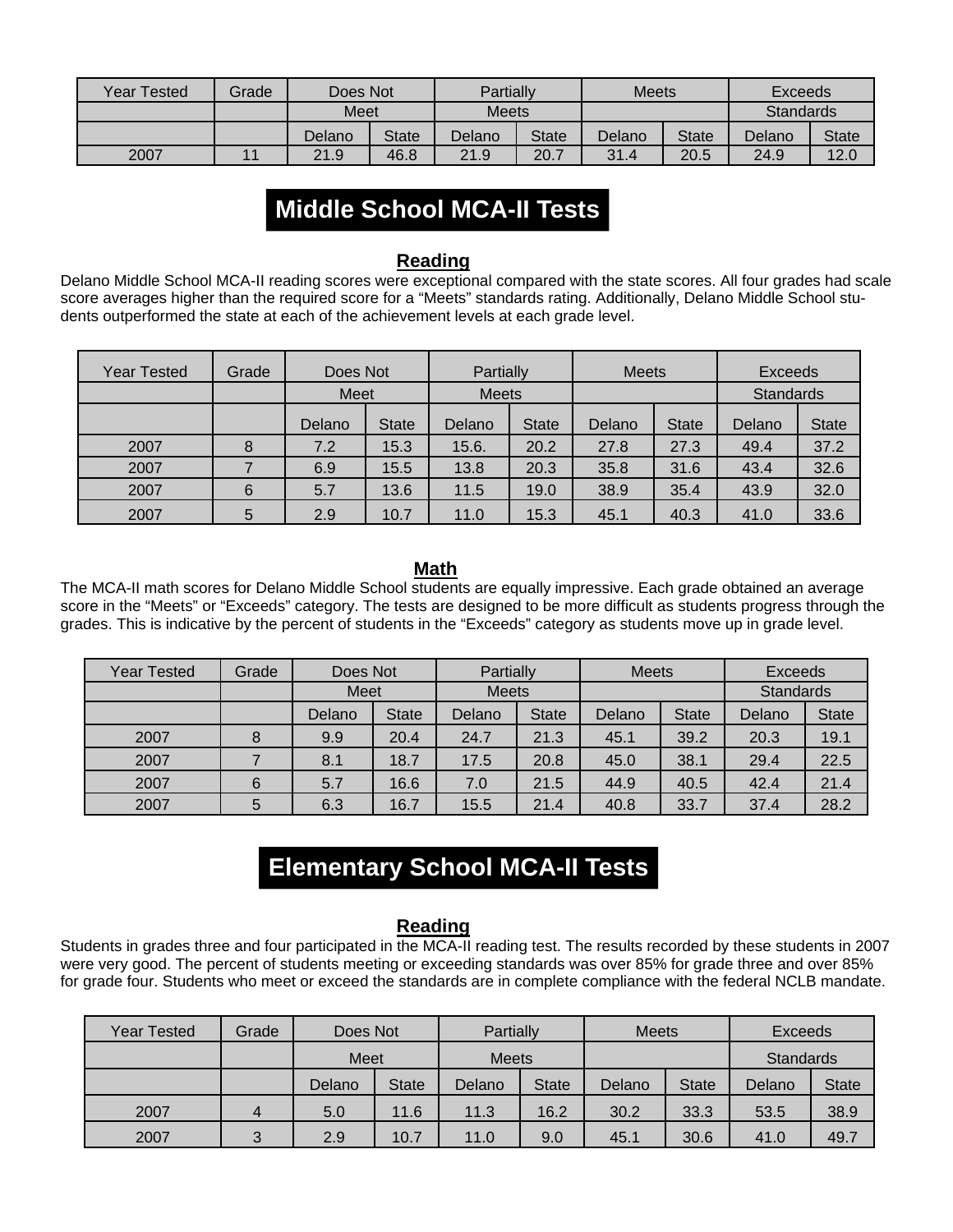## **Math Math Math**

The results of the math test exceeded that of the reading scores. Grade three had over 87% of its students test in the highest two achievement levels while grade four had more than 54% of its students at the top achievement level.

| Year Tested | Grade | Does Not |              | Partially    |              | <b>Meets</b> |              | Exceeds   |              |
|-------------|-------|----------|--------------|--------------|--------------|--------------|--------------|-----------|--------------|
|             |       | Meet     |              | <b>Meets</b> |              |              |              | Standards |              |
|             |       | Delano   | <b>State</b> | Delano       | <b>State</b> | Delano       | <b>State</b> | Delano    | <b>State</b> |
| 2007        | 4     | 0.0      | 10.8         | 11.9         | 20.1         | 41.3         | 38.6         | 46.9      | 30.4         |
| 2007        | 3     | 0.0      | 6.3          | 5.6          | 16.4         | 39.9         | 44.1         | 54.5      | 33.2         |

# 2006-2007 Basic Skills Test Data

.

Due to legislation passed in 2004 the high stakes tests required for graduation are now contained inside the math and reading tests already administered at the high school level. Students in eighth grade prior to the 2005-2006 school year are still required to take and pass the BST for graduation. Students entering eighth grade in 2005-2006 and after are still required to pass a Reading and Math component for graduation, however these tests are administered at grade 10 and 11 respectively. This group of test questions will be called the Graduation Required Assessment for Diploma (GRAD).

The Reading test given to this eighth grade group of students during their tenth grade year will contain high stakes test items required for graduation. Similarly, the Math test given to this group as juniors will contain required test items for graduation. The writing test requirement will be administered to these students during their ninth grade year. This series of tests will then fulfill the requirements necessary for graduation.

Students who were tested in 05-06 were students either new to the district and had not taken the BST before or were students who had not previously passed. The results of the tests from 2006-2007 are in the table below.

|          | <b>Math</b> |         |         |      | Reading        |           | <b>Writing</b> |         |           |  |
|----------|-------------|---------|---------|------|----------------|-----------|----------------|---------|-----------|--|
|          |             |         | %       |      |                | %         |                |         | %         |  |
|          | Pass        | No Pass | Passage | Pass | No Pass        | Passage   | Pass           | No Pass | Passage   |  |
| Grade 10 | 3           | 5       | 38%     | 0    | 3              | 0%        |                |         | <b>NA</b> |  |
| Grade 11 | 0           | 3       | 0%      | 2    | $\overline{2}$ | 50%       | 3              | 2       | 100%      |  |
| Grade 12 |             |         | 100%    |      | 0              | <b>NA</b> |                | 0       | NA%       |  |

# Writing Tests

 The state writing test was in a transition year in 2006-2007. The test required for graduation is changing from the Basic Skills Test (BST) to the Graduation Required Assessment for Diploma (GRAD). This past school year, students in grade 10 took the BST writing test and students in grade 9 took the GRAD writing test. The difference in requirements is minimal other than the grade at which the test is first administered. Both are high stakes tests in which a passing score is required for graduation. The scoring of each is the same in which papers are read and rated on a 1, 1.5, 2, 3, 3.5 or 4 scale (4 being the highest). The papers earning a score of four on their first reading are given a second reading with the highest score possible of 6.0. Students this year averaged the best Delano score ever at 4.1.

|                     | <b>Writing Results 2006-2007</b> |          |                   |                                     |          |     |         |      |     |
|---------------------|----------------------------------|----------|-------------------|-------------------------------------|----------|-----|---------|------|-----|
|                     |                                  |          |                   | All scores are given in percentages |          |     |         |      |     |
|                     | 1.0                              |          |                   |                                     |          |     |         | 1999 | 3.1 |
|                     | or                               |          | 3.0 <sub>or</sub> | $4.0$ or                            | $5.0$ or |     | Average | 2000 | 3.4 |
|                     | 1.5                              | 2.0      | 3.5               | 4.5                                 | 5.5      | 6.0 | Score   | 2001 | 3.4 |
|                     |                                  |          | 28.9              | 52.5                                | 15.7     | 2.9 |         | 2002 | 3.4 |
| <b>GRAD Grade 9</b> | $\bf{0}$                         | $\bf{0}$ |                   |                                     |          |     | 4.1     | 2003 | 3.5 |
| <b>State GRAD</b>   | 2.2                              | 6.6      | 42.3              | 38.4                                | 8.6      | 1.5 | 3.6     | 2004 | 3.8 |
| <b>BST Grade 10</b> | $\bf{0}$                         | 0.6      | 26.9              | 59.1                                | 12.9     | 0.6 | 4       | 2005 | 3.7 |
|                     |                                  |          |                   |                                     |          |     |         | 2006 | 3.9 |
| <b>State BST</b>    |                                  | 6.5      | 45.8              | 39.1                                | 6.1      | 0.8 | 3.6     | 2007 | 4.1 |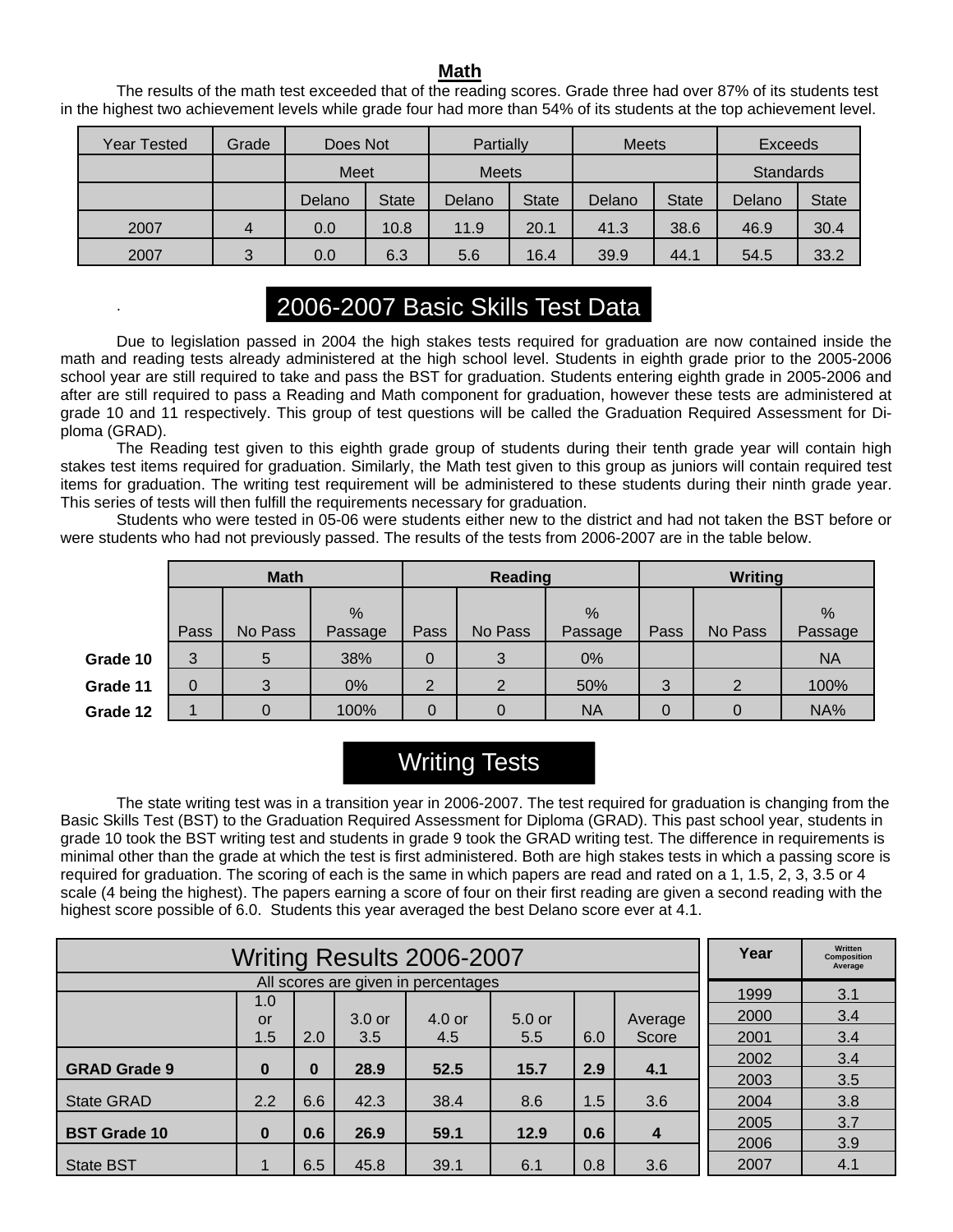# Delano Boosts ACT Score to the Highest Ever

 Minnesota's scores on the 2007 ACT increased two tenths of one point to 22.5. This score was ranked first in the nation for the second straight year. Delano High School students have traditionally performed better than the state average with no exception this year. Our ACT average of 23.5 is the highest ACT composite average in recent history as depicted in the table below.

| <b>ACT Testing Results</b><br><b>Composite Scores</b> |                                                                |      |      |  |  |  |  |  |  |
|-------------------------------------------------------|----------------------------------------------------------------|------|------|--|--|--|--|--|--|
|                                                       | <b>Delano ACT Historical Results</b><br>2006-2007 ACT Averages |      |      |  |  |  |  |  |  |
| Delano                                                | 23.5                                                           | 2006 | 22.7 |  |  |  |  |  |  |
| State                                                 | 22.5                                                           | 2005 | 22.8 |  |  |  |  |  |  |
| <b>Nation</b>                                         | 21.2                                                           | 2004 | 23.1 |  |  |  |  |  |  |
|                                                       |                                                                | 2003 | 22.4 |  |  |  |  |  |  |
|                                                       |                                                                | 2002 | 22.6 |  |  |  |  |  |  |
|                                                       |                                                                | 2001 | 22.6 |  |  |  |  |  |  |
|                                                       |                                                                | 2000 | 22.6 |  |  |  |  |  |  |
|                                                       |                                                                | 1999 | 22.4 |  |  |  |  |  |  |
|                                                       |                                                                | 1998 | 22.6 |  |  |  |  |  |  |
|                                                       |                                                                | 1997 | 21.7 |  |  |  |  |  |  |
|                                                       |                                                                |      |      |  |  |  |  |  |  |

# District Testing Overview

 The objectives of the Delano Public Schools testing program are to implement assessments which will give meaningful data and results back to our teaching staff. We will strive to use test results for the improvement of instruction and to help attain improved results in the future.

 Delano Public Schools has implemented several tests during the 2005-06 school year. The district has implemented the Minnesota Comprehensive Assessments-II in Math at grade levels 3-8, and 11. The Reading assessments will be implemented at grades 3-8, and 10. The Writing assessments will take place at grades 9 and 10.

 These test results are used to identify areas of strength and areas where improvement may be needed. The data is sorted by grade and teacher, and then given to classroom teacher to identify areas in need of emphasis during the current year.

 Delano Elementary School administrates the Iowa Test of Basic Skills at grades 2 and 3. The primary use of the data is Title I placement of students.

Northwest Education Association (NWEA) tests were administered to 9<sup>th</sup> grade students in Math and Language Arts. The data is then issued to classroom teachers to determine an academic improvement plan in that particular course.



# Teacher of the Year

 Paul Ludwig was selected as Delano's 2007 Teacher of the Year by his colleagues. He is a Fourth Grade Teacher at Delano Elementary School.

 Paul Ludwig is a strong advocate of students learning to their highest potential. He provides children with a variety of learning opportunities and makes education fun as well as challenging. All learning is important in Mr. Ludwig's eyes, but he has a strong interest in technology. His classroom reflects this through his use of the Smart Board and hand held responders.

 The Delano staff is proud to claim Paul as one of their own high school graduates. Paul received his undergraduate degree from the University of Minnesota-Morris. He received a Masters of Science Degree in Curriculum and Instruction and an Instructional Technology Certificate from St. Cloud University.

Prior to working in Delano, Paul taught 2<sup>nd</sup> grade in Kasson-Manorville for two years. He joined the Delano Elementary School in 1999.

 During his time in Delano, Paul has worked on many committees, including the Elementary Site Base Team, elementary science and technology committees, district technology curriculum committee, and is currently the elementary school web master. He also enjoys coaching boys' basketball and junior high track.

 Paul Ludwig lives in Delano. He is the proud uncle of three beautiful nieces. His parents are Doug & Jeannie Ludwig. Delano Public Schools are proud to announce Paul Ludwig as our 2007 Teacher of the Year.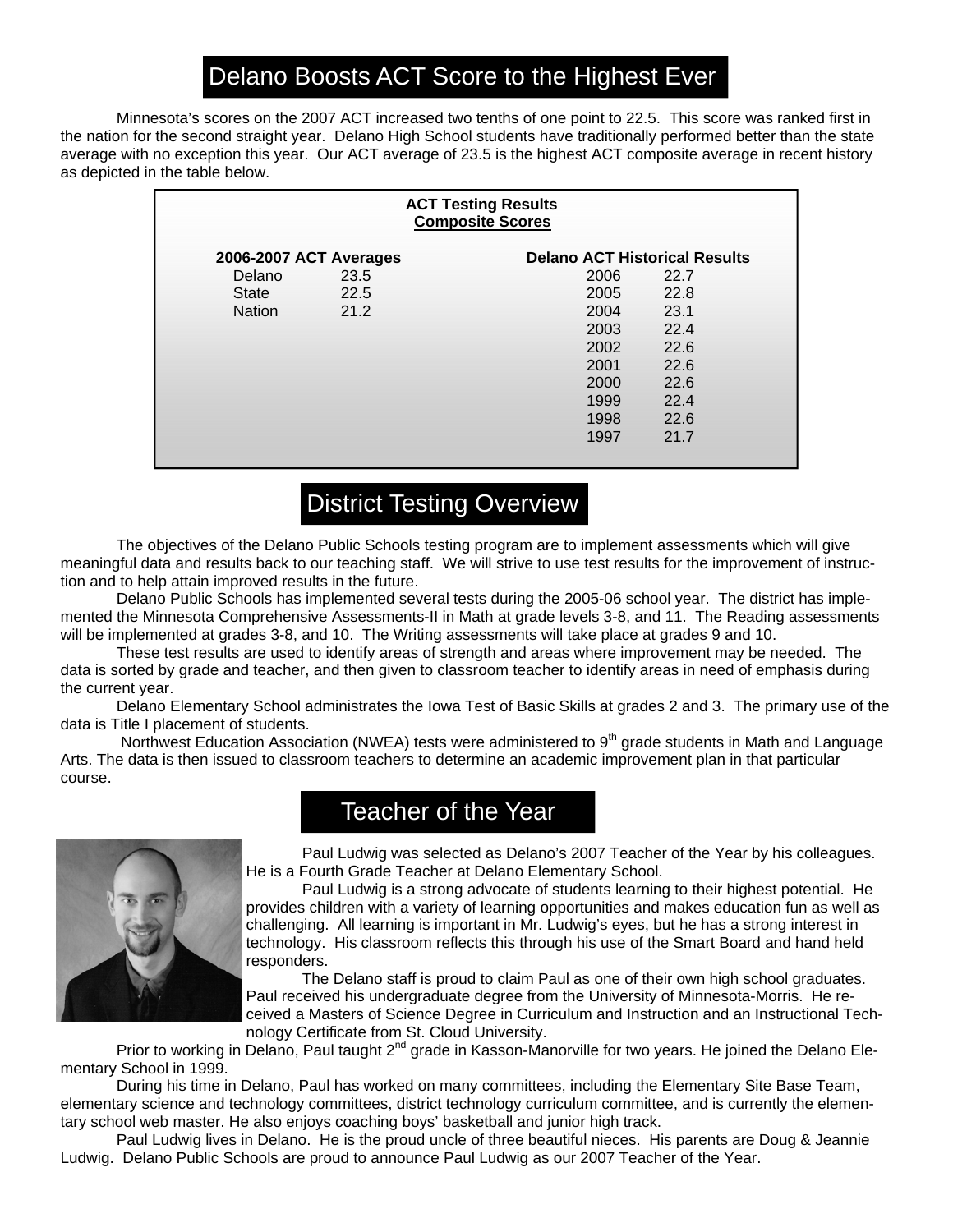# Students Held Accountable for Performance

It is the goal of Delano Public Schools to ensure that all graduates will be able to function effectively as purposeful thinkers, effective communicators, self-directed learners, productive group participants and responsible citizens. According to state-mandated K-12 Minnesota Academic Standards, students will be required to demonstrate the following standards:

 Language Arts Reading Arts **Mathematics Science**  Social Studies Health and Physical Education Career and Technical Education World Languages In addition, graduates must pass the Minnesota Basic Standards Tests in reading, mathematics, and writing.

# 2007-2008 State Testing Dates

| <b>Nov 27</b>     | <b>Written Composition Retest</b>           | Grades 10-12             |
|-------------------|---------------------------------------------|--------------------------|
| <b>Nov 28</b>     | <b>BST Math Retest</b>                      | Grades 10-12             |
| <b>Nov 29</b>     | <b>BST Reading Retest</b>                   | Grades 10-12             |
| Feb 5             | <b>BST Math Retest</b>                      | Grades 10-12             |
| Feb 6             | <b>BST Reading Retest</b>                   | Grades 10-12             |
| Apr 8             | <b>Written Composition Retest</b>           | Grades 10-12             |
| Apr 9             | <b>BST Math Retest</b>                      | Grades 10-12             |
| Apr 10            | <b>BST Reading Retest</b>                   | Grades 10-12             |
| April 14 - May 2  | Middle School MCA-II testing window         |                          |
| April 28 - May 23 | Middle School MCA-II Science testing window |                          |
| April 15          | <b>MCA-II Math</b>                          | Grade 3 and 4            |
| April 16          | <b>MCA-II Math</b>                          | Grade 3 and 4            |
| Apr 15            | <b>GRAD Written Composition</b>             | Grade 9                  |
|                   | MCA-II Reading Sections 1 & 2               | Grade 10                 |
|                   | MCA-II Math Sections 1 & 2                  | Grade 11                 |
| Apr 16            | MCA-II Reading Sections 3 & 4               | Grade 10                 |
|                   | MCA-II Math Sections 3 & 4                  | Grade 11                 |
| April 22          | MCA-II Reading                              | Grade 3 and 4            |
| April 23          | <b>MCA-II Reading</b>                       | Grade 3 and 4            |
| May 6, 7, 8       | <b>MCA-II Science</b>                       | Grade 11 (Computer Test) |
|                   |                                             |                          |



# 2006-2007 Student Demographics

## **BST Reading and Math BST Writing**

| Enrollment (9-12)           | 703      | Enrollment (11-12)            | 325   |
|-----------------------------|----------|-------------------------------|-------|
| Number Passing Math         | 624      | <b>Number Passing Writing</b> | 278   |
| Number Exempt in Math       | $10*$    | Number Exempt in Writing      | $3^*$ |
| Number Passing Reading      | 627      | Passing at Individual Level   | $0^*$ |
| Number Exempt in Reading    | 7*       |                               |       |
| Passing at Individual Level | $0^{**}$ |                               |       |

\*Exempt - The student did not take the test as a result of the IEP teams decision. \*\*Pass Individual - The student's IEP team has determined a passing score different from the state requirement. No 12th graders were denied a diploma because of a "No Pass" on tests. No students used translated tests.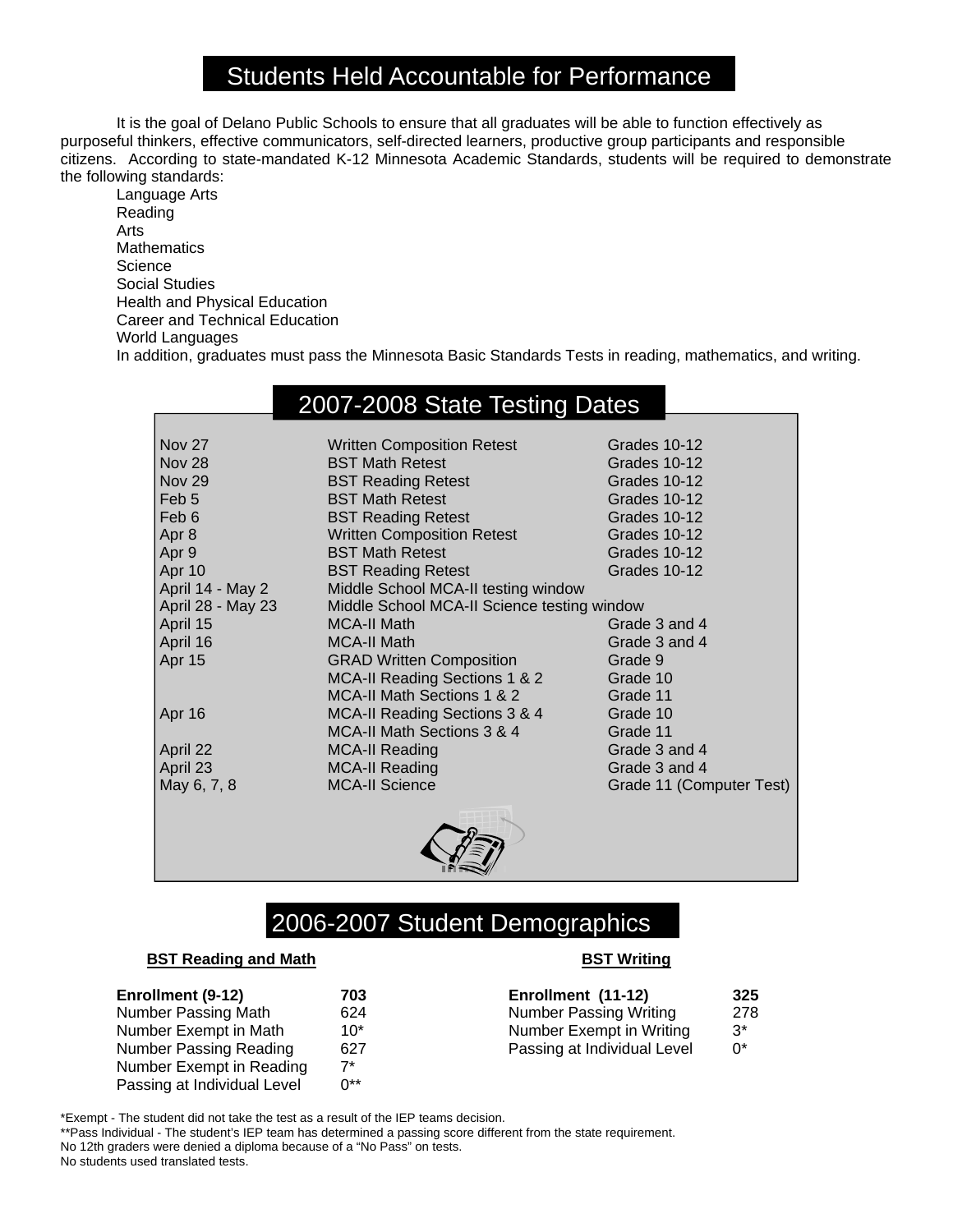# District Staff Development Goals

| Goal 1: Staff development opportunities that will promote high academic standards for all students.                                                                                                                                                                                                                                                                                             |
|-------------------------------------------------------------------------------------------------------------------------------------------------------------------------------------------------------------------------------------------------------------------------------------------------------------------------------------------------------------------------------------------------|
| <b>Action Steps</b><br>All buildings will encourage professional development related to improved academic standards.<br>All buildings will encourage teachers to access professional development that will improve student<br>learning in their specific grade level and curricular area.<br>The implementation of the staff development academy will provide learning opportunities for staff. |
| <b>Goal 2:</b> Improve school climate district wide for employees.                                                                                                                                                                                                                                                                                                                              |
| <b>Action Steps</b><br>Plan and schedule opportunities for social interaction among staff.<br>Schedule academy sessions, which will promote professional interaction among staff.                                                                                                                                                                                                               |
| <b>Goal 3:</b> Support the integration of the continuous improvement process throughout the District.                                                                                                                                                                                                                                                                                           |
| <b>Action Steps</b><br>Data driven decision-making process.<br>Use Professional Learning Communities to regularly bring staff together to learn and evaluate cur-<br>rent teaching practices.                                                                                                                                                                                                   |

# High School Constituent Survey

In January 2007 a survey of students at Delano High School was performed. Students were asked 19 questions ranging from expectations to school climate. Students were given 5 response choices, strongly agree being a 5 and strongly disagree being a 1. Below is a compilation of the results.

| 1. Everyone at school is working to help me succeed. |     |                                                               |              |    |                                                                    | Average rating: 3.68 |  |
|------------------------------------------------------|-----|---------------------------------------------------------------|--------------|----|--------------------------------------------------------------------|----------------------|--|
| 5                                                    | 4   | 3                                                             | 2            |    |                                                                    |                      |  |
| 103                                                  | 257 | 163                                                           | 38           | 16 |                                                                    |                      |  |
|                                                      |     | 2. I understand that my teachers expect quality work from     |              |    |                                                                    |                      |  |
| me.                                                  |     |                                                               |              |    |                                                                    | Average rating: 4.29 |  |
| 5                                                    | 4   | 3                                                             | $\mathbf{2}$ |    | 1                                                                  |                      |  |
| 275                                                  | 220 | 70                                                            | 13           |    | 3                                                                  |                      |  |
|                                                      |     |                                                               |              |    |                                                                    |                      |  |
|                                                      |     |                                                               |              |    |                                                                    |                      |  |
|                                                      |     |                                                               |              |    | 3. I have someone at home who can help with homework if I need it. | Average rating: 3.52 |  |
| 5                                                    | 4   | 3                                                             | 2            |    |                                                                    |                      |  |
| 164                                                  | 135 | 155                                                           | 79           | 43 |                                                                    |                      |  |
|                                                      |     | 4. What I am learning in school will help me succeed in life. |              |    |                                                                    | Average rating: 3.83 |  |
| 5                                                    | 4   | 3                                                             | 2            |    |                                                                    |                      |  |
| 150                                                  | 215 | 152                                                           | 26           | 13 |                                                                    |                      |  |
|                                                      |     |                                                               |              |    | 5. My teachers clearly state what I am expected to learn each day. | Average rating: 3.68 |  |
| 5                                                    | 4   | 3                                                             | 2            |    |                                                                    |                      |  |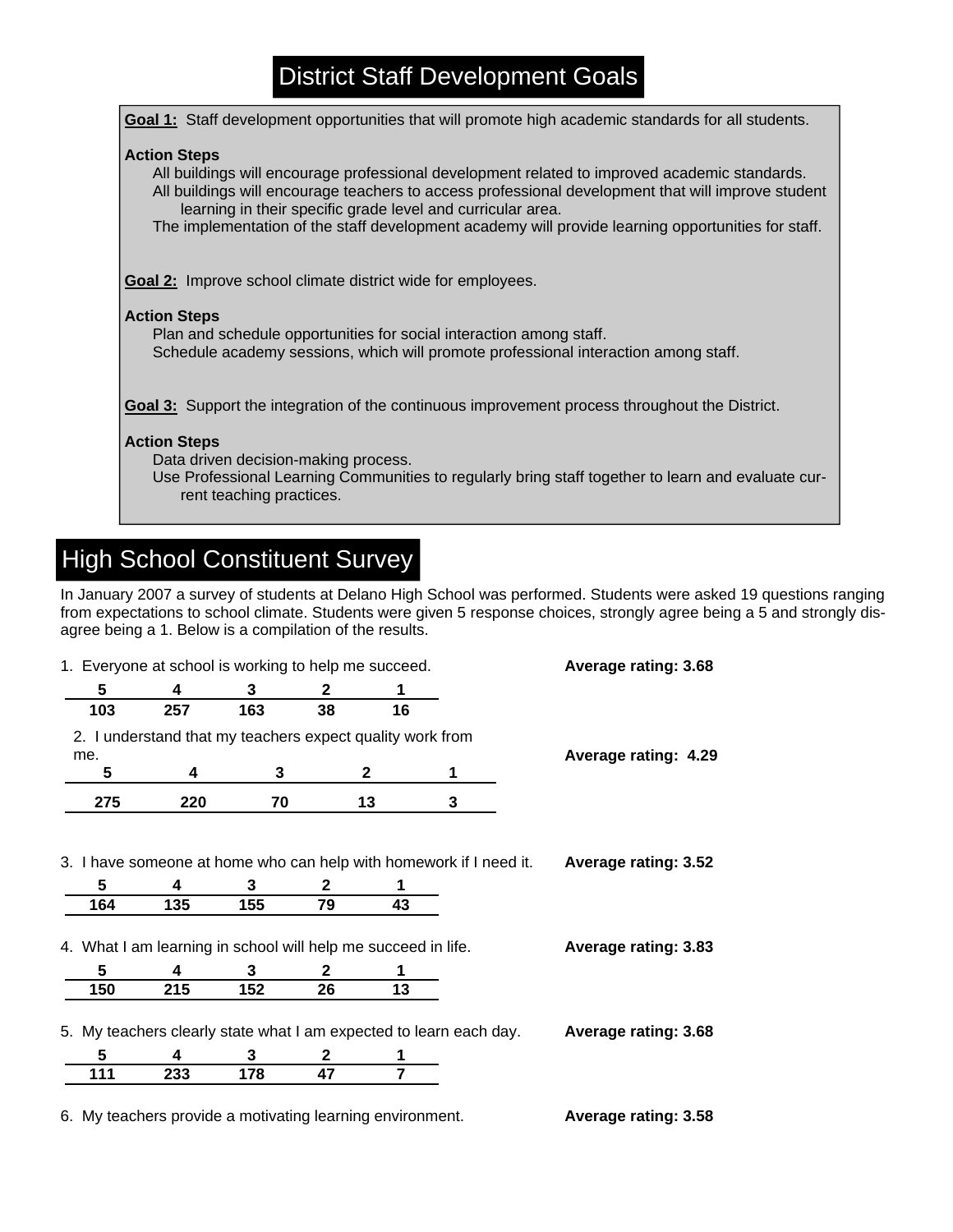| 5          | 4                                                        | 3        | $\mathbf{2}$    | 1                                                                      |                                                                                                           |
|------------|----------------------------------------------------------|----------|-----------------|------------------------------------------------------------------------|-----------------------------------------------------------------------------------------------------------|
| 90         | 226                                                      | 188      | 55              | 11                                                                     |                                                                                                           |
|            | 7. My individuality and culture are respected at school. |          |                 |                                                                        | Average rating: 3.93                                                                                      |
| 5          | 4                                                        | 3        | $\mathbf 2$     | 1                                                                      |                                                                                                           |
| 207        | 200                                                      | 115      | $\overline{44}$ | $\overline{14}$                                                        |                                                                                                           |
|            |                                                          |          |                 |                                                                        |                                                                                                           |
|            | 8. I feel welcome at this school.                        |          |                 |                                                                        | Average rating: 4.08                                                                                      |
| 5          | 4                                                        | 3        | 2               | 1                                                                      |                                                                                                           |
| 234        | 191                                                      | 98       | 25              | 14                                                                     |                                                                                                           |
|            |                                                          |          |                 |                                                                        | 9. My homework assignments are clear and I am able to successfully complete them.<br>Average rating: 3.65 |
| 5          |                                                          |          |                 |                                                                        |                                                                                                           |
| 98         | 4<br>234                                                 | 3<br>187 | 2<br>43         | 1<br>8                                                                 |                                                                                                           |
|            |                                                          |          |                 |                                                                        |                                                                                                           |
|            |                                                          |          |                 | 10. I believe it is important for students to have textbooks in class. | <b>Average rating 3.02</b>                                                                                |
| 5          | 4                                                        | 3        | $\mathbf{2}$    | 1                                                                      |                                                                                                           |
| 82         | 97                                                       | 207      | 140             | 54                                                                     |                                                                                                           |
|            |                                                          |          |                 |                                                                        |                                                                                                           |
|            | 11. Classroom distractions are kept to a minimum.        |          |                 |                                                                        | Average rating: 3.24                                                                                      |
| 5          | 4                                                        | 3        | 2               |                                                                        |                                                                                                           |
| 44         | 186                                                      | 230      | 84              | 26                                                                     |                                                                                                           |
|            |                                                          |          |                 |                                                                        |                                                                                                           |
|            | 12. I am comfortable in asking my teachers for help.     |          |                 |                                                                        | Average rating: 3.85                                                                                      |
| $\sqrt{5}$ | 4                                                        | 3        | $\mathbf 2$     | 1                                                                      |                                                                                                           |
| 170        | 204                                                      | 137      | 40              | 12                                                                     |                                                                                                           |
|            |                                                          |          |                 |                                                                        |                                                                                                           |
|            | 13. My teachers help me learn to read.                   |          |                 |                                                                        | Average rating: 3.48                                                                                      |
| 5          | 4                                                        | 3        | 2               | 1                                                                      |                                                                                                           |
| 130        | 145                                                      | 164      | 68              | 38                                                                     |                                                                                                           |
|            |                                                          |          |                 |                                                                        |                                                                                                           |
|            | 14. My teachers help me learn to do math.                |          |                 |                                                                        | <b>Average rating: 3.92</b>                                                                               |
| 5          | 4                                                        | 3        | $\mathbf 2$     | 1                                                                      |                                                                                                           |
| 185        | 193                                                      | 117      | 36              | 14                                                                     |                                                                                                           |
|            |                                                          |          |                 |                                                                        |                                                                                                           |
|            | 15. My teachers help me learn to write.                  |          |                 |                                                                        | <b>Average rating 3.83</b>                                                                                |
| 5          | 4                                                        | 3        | 2               | 1                                                                      |                                                                                                           |
| 167        | 208                                                      | 155      | 33              | 14                                                                     |                                                                                                           |
|            |                                                          |          |                 |                                                                        |                                                                                                           |
|            |                                                          |          |                 |                                                                        | 16. We do not have problems with graffiti and vandalism to buildings, grounds, or equipment at school.    |
| 5          | 4                                                        | 3        | $\mathbf{2}$    | 1                                                                      |                                                                                                           |
| 143        | 230                                                      | 136      | 50              | 15                                                                     | <b>Average rating 3.76</b>                                                                                |
|            |                                                          |          |                 |                                                                        |                                                                                                           |
|            |                                                          |          |                 | 17. Problems at school are handled promptly and quickly.               | Average rating: 3.56                                                                                      |
| 5          | 4                                                        | 3        | $\mathbf{2}$    | 1                                                                      |                                                                                                           |
| 108        | 203                                                      | 161      | 63              | 23                                                                     |                                                                                                           |
|            | 18. The school is clean.                                 |          |                 |                                                                        | Average rating: 3.44                                                                                      |
| 5          | 4                                                        | 3        | $\mathbf 2$     | 1                                                                      |                                                                                                           |
| 79         | 204                                                      | 183      | 69              | 24                                                                     |                                                                                                           |
|            | 19. I like to come to school.                            |          |                 |                                                                        | Average rating 3.07                                                                                       |
|            |                                                          |          |                 |                                                                        |                                                                                                           |
| 5          | 4                                                        | 3        | 2               | 1                                                                      |                                                                                                           |
| 64         | 141                                                      | 201      | 91              | 69                                                                     |                                                                                                           |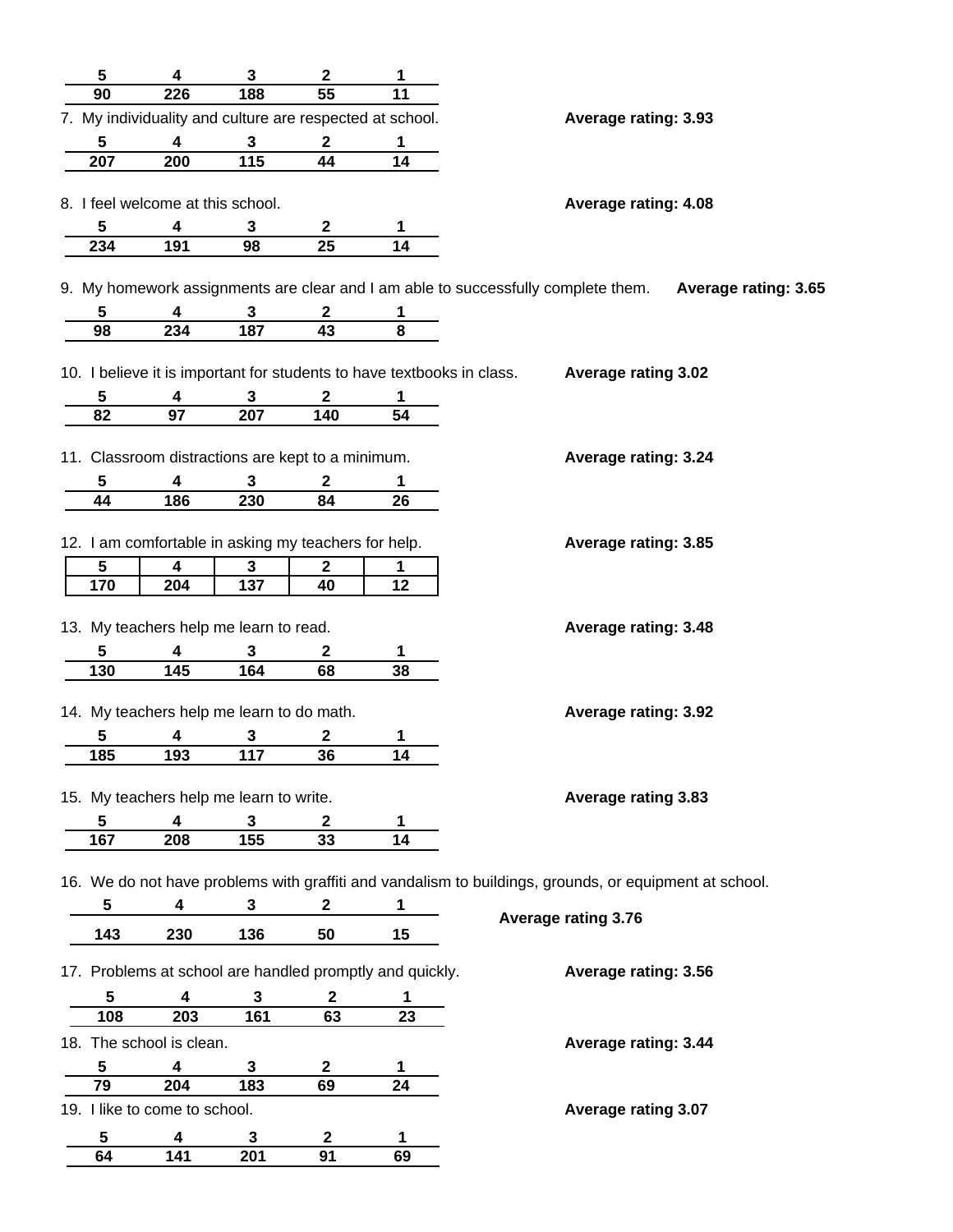# 2006-2007 Curriculum Advisory Council

| <b>Name</b>       | <b>Curricular Area</b>    | <b>Term Expiration Date</b> |
|-------------------|---------------------------|-----------------------------|
| <b>Vacant</b>     | Social Studies K-4        |                             |
| Nancy Cordes      | Social Studies 5-8        | 2007                        |
| Paul Nord         | Social Studies 9-12       | 2008                        |
| Barb Janas        | Health                    | 2009                        |
| Kim Finn          | <b>Physical Education</b> | 2008                        |
| Vacant            | Mathematics K-4           |                             |
| Kathy Ziegelman   | Mathematics 5-8           | 2007                        |
| Vacant            | Mathematics 9-12          |                             |
| Vacant            | Communications K-4        |                             |
| Peg Max           | Communications 5-8        | 2008                        |
| Mary Ann Bernat   | Communications 9-12       | 2007                        |
| Julie Grist       | Science K-6               | 2007                        |
| Jeanne Berglund   | Science 7-12              | 2007                        |
| Mike Schaefer     | Music                     | 2007                        |
| <b>Vacant</b>     | Vocational 7-12           |                             |
| Lorrie Mulholland | School Board at Large     | 2007                        |
| <b>Vacant</b>     | Visual Arts               |                             |
| <b>Vacant</b>     | Parent Ambassador         |                             |
| Vacant            | Parent Ambassador         |                             |

# Curriculum Advisory Procedures

 Membership on the Curriculum Advisory Committee (CAC) is open to all persons residing in the district. The number of CAC members matches the number of curriculum committees, plus two parent ambassadors for the Minnesota Academic Standards. Currently, 16 curriculum committees exist.

 Members may self-select or be nominated by any staff or community member. Community residents must apply to serve on the committee by October of each year, unless a vacancy occurs during the year.

 Vacancies will be filled as soon as possible. Membership terms are three years. Reappointment is an option, but not guaranteed. We have several vacancies at this time. People who are interested in serving on the committee can contact Joe Vieau at 763-972-3365 ext. 3019.

# Fund Allocations

 Delano Public Schools are a site based district, which means funding dollars for staff development and mentorship programs flow directly to the building. Each site determines how to allocate their funding.

 For the year 2006-2007, \$58,831 was allocated to the elementary school; \$54,984 was allocated to the middle school; \$64,360 was allocated to the high school (the high school carried over a large amount of dollars from 05-06): \$58,250 was allocated to the district staff (the district also carried over a large amount from 05-06); and \$14,559 was allocated to our District Staff Development Academy for in-house training of staff.

# Student Achievement Goals

The Minnesota Academic Standards meet all of the requirements of the federal No Child Left Behind legislation whereby giving our school district eligibility for Federal Funds.

 The state-wide tests during the 2006-2007 school year contained the new MCA-II standards. Delano students in grades K-8 will find that teachers are embedding the new standards in their curricular areas. This will ensure that students have the necessary material in time for the state-wide testing. The district statewide testing goal is to have all students meeting or exceeding the state standards at every grade level. This goal is very ambitious and aggressive. We have performed very well on the statewide exams and are striving to improve the scores even further.

 Delano students will graduate under the Minnesota Academic Standards requirements in addition to some additional requirements required by the local Board of Education.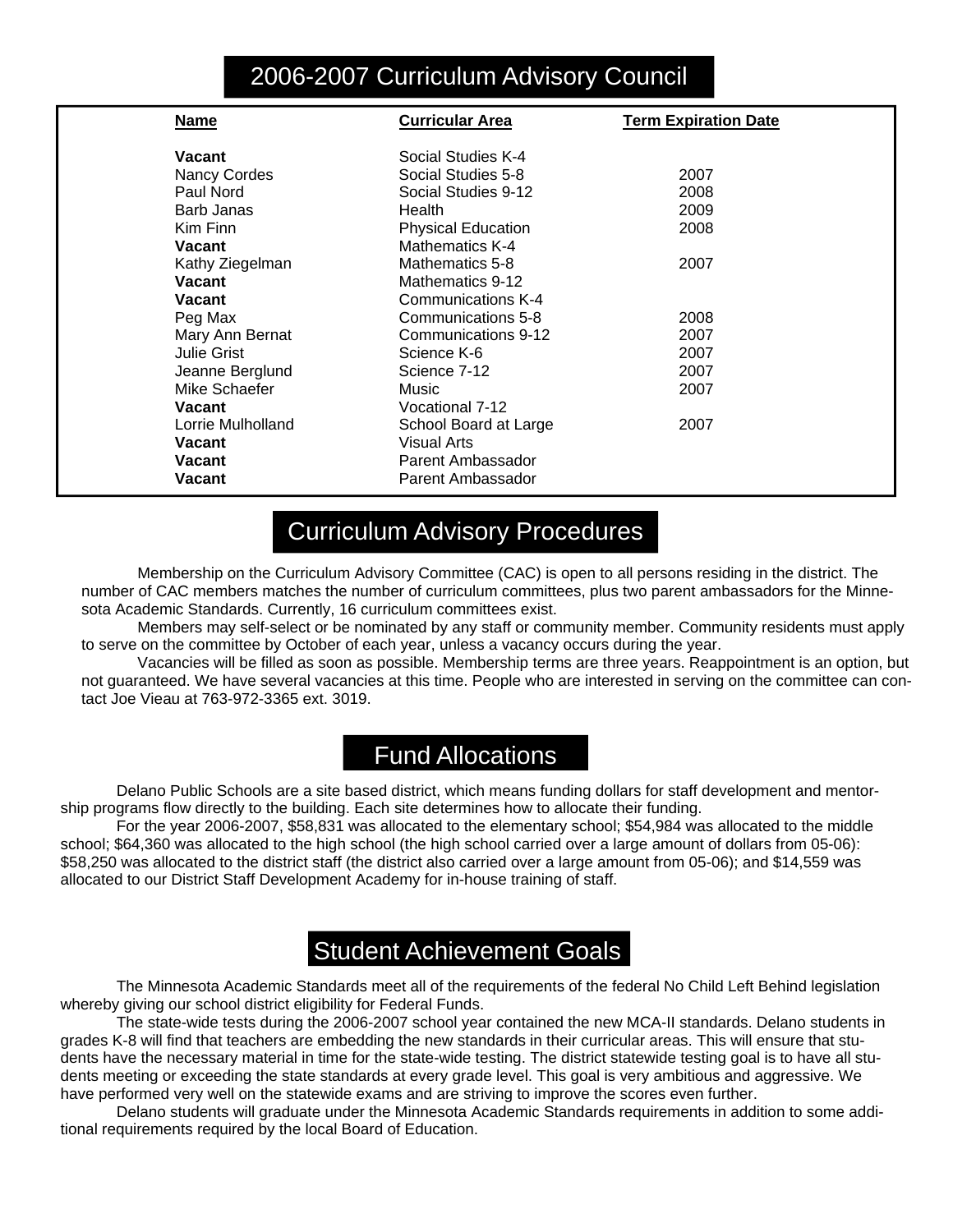# District Testing Program Review

 Much has been written about school accountability. In an effort to improve communication about the accountability of Delano Public Schools, a testing program review has been put into place. The objective of our testing program is to meet the requirements set forth by the Minnesota Department of Education which also will satisfy the federal requirements of No Child Left Behind. Additionally, the results are to be used by classroom teachers to determine curricular needs in each of their classrooms.

All data results come from the MCA-II. These tests are the Minnesota Comprehensive Assessments II. The data in each of those grades is given to the homeroom teacher and evaluated for needs in each class. All grades three through eight are given MCA-II tests in math and reading. There are additional tests in grade 10 for reading and grade 11 for math. Written tests were administered in grade 5 and grade 10. The grade 9 and 10 writing tests are also a test which students must pass in order to graduate.

The results of the MCA-II tests are given to classroom teachers for their use. Teachers are given the results of the students from their classroom last year as well as the students currently in their class. The data is particularly useful in grades 4 through 6. In these classes, teachers primarily have the same students throughout the day. Therefore, the data for these teachers will be most helpful.

# National Merit Program

 Each year more than one million students take the Preliminary SAT/National Merit Scholarship Qualifying Test (PSAT/NMSQT) in October. Upon completion of this test, students are entered into the National Merit Program, a nationwide competition for recognition and awards conducted by the National Merit Scholarship Corporation (NMSC). In April of each year, 16,000 of the more than one million students who take the test are identified as semi-finalists nationwide, while approximately 34,000 are recognized as commended students.

 Following the identification of the 16,000 semi-finalists, these students then become eligible as finalists. In the finalist stage, between 10,000 and 11,000 of these students become recognized as National Merit Scholar Finalists. At this point, they become eligible for myriad scholarships and opportunities nationwide. Over the past several years, we have developed a rich history of positive student performance on this test. Recipients include:

|                       | <b>National Merit Scholarship Corporation</b>                                    |                       |                                                |  |  |  |
|-----------------------|----------------------------------------------------------------------------------|-----------------------|------------------------------------------------|--|--|--|
| <b>School</b><br>Year | <b>Scholars</b>                                                                  | <b>Semi-Finalists</b> | <b>Commended</b>                               |  |  |  |
| 2006-07               | Elizabeth Dake<br>Margaret Englehardt<br>Ben Zeug                                |                       | <b>Katie Gregg</b><br><b>Catherine Newcomb</b> |  |  |  |
| 2005-06               | Laura Janas                                                                      |                       |                                                |  |  |  |
| 2004-05               |                                                                                  |                       | Amy Bohler<br>Anna Meehan                      |  |  |  |
| 2003-04               | <b>Lindsay Gorton</b><br><b>Kari Haley</b><br>Heidi Hayes<br><b>Chris Shouts</b> |                       | Nathan Bohler<br>Paul Janas                    |  |  |  |
| 2002-03               | <b>Carolyn Hurst</b><br>Molly Jordan<br>Jake Workman                             |                       | Michelle Jordan                                |  |  |  |
| 2001-02               | Jayne Lady                                                                       |                       |                                                |  |  |  |



# Improvements made in K-12 Language Arts

Neva Stoebner (Elementary School), Melody Soderberg (Middle School), and Ross Alford (High School) are the facilitators for the Language Arts Department. They are responsible for facilitating the curriculum writing process which implements the Minnesota Academic Standards. Improvements were sought in closely aligning their curricular to the standards as well as updating textbooks and novels. It has been seven years since the Language Arts Department has had the opportunity to upgrade their curriculum.

 The Curriculum Advisory Committee reviewed and recommended to the board that the curriculum written by the Language Arts Department be approved. This action was taken and accepted by the Board of Education in June 2006. A copy of the curriculum can be found at the district website (www.delano.k12.mn.us)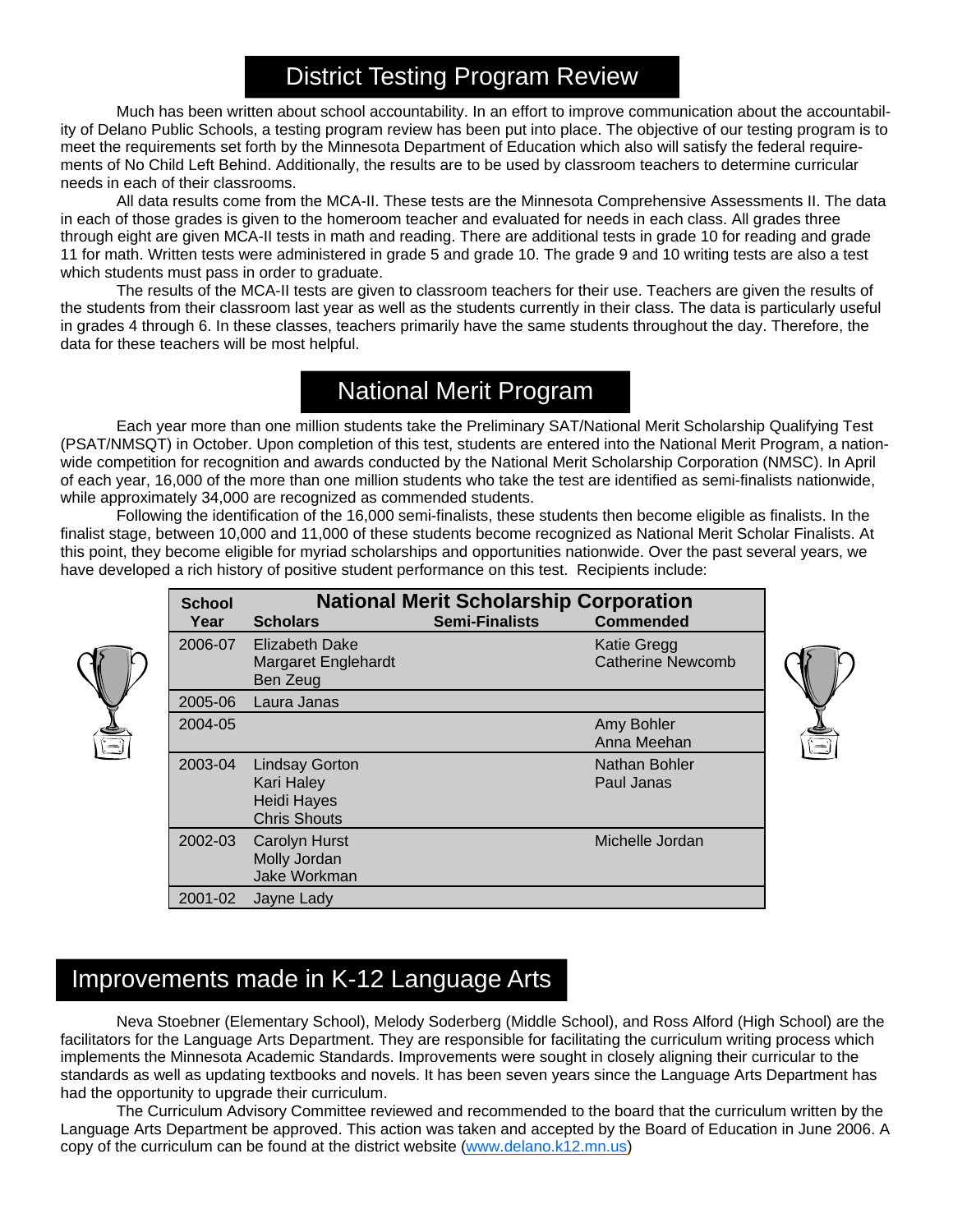## National Geographic Bee

 Sixth grade student, Amanda Goedeke, was the 2007 winner of the Delano Middle School Geography Bee. The Bee is sponsored by the National Geographic Society and open to all students in the fourth through eighth grades. Amanda pulled out her win against many formidable Delano Middle School opponents. Fellow sixth grader Colette Bersie placed 2nd in this year's local competition with third place going to Kristin Hedtke. Other finalists were: Sam Mills, Randy Rutherford, Allison Warne, Laura Finn, Laura Parsons, Stephanie Smith and Ashley Simonson. The Geography Bee is sponsored by the Delano Talent Development Department.

## Word Power Challenge

Delano Elementary fourth grade student, Joseph Lax, received first place honors in the Reader's Digest Word Power State Challenge. Sponsored by the Reader's Digest, the Word Power Challenge strives to promote vocabulary and word usage for children in grades 4-8. Joseph Lax was awarded first place in this year's state competition taking on the best fourth graders that the state had to offer. Joseph is an avid reader and vocabulary development is second nature to him. The event is offered to all students in grades 4-8 and is sponsored by the Talent Development Department.

## Elementary Regional Science Fair

Five Delano Middle School students competed at the Elementary Regional Science Fair held at Mankato State University. The young scientists were selected to compete from more than 160 projects presented at the local 6th grade Science Fair. The students did a great job representing Delano Middle School receiving top honors and special book prizes. Receiving a purple ribbon for his project about golf balls and distance was Jordan Peters. Peters also was selected to receive the award which recognizes exemplary elementary projects. Blue ribbon winners were: Michael Pool, Jennifer Lyrek and Nate Bressler. The 6th grade Science Fair is under the direction of sixth grade science teachers, Rita Belka, Rick Haley and Jessica Benker.

## History Comes Alive at State History Day

Eight Delano Middle School students competed at the State History Day competition held at the University of Minnesota. The students advanced to the state competition after receiving first place medals at the regional competition held at Mankato State University. The student projects created a central theme, "Triumph and Tragedy in History."

 Colette Bersie and Kristin Hedtke gave a near flawless performance to advance to the finals of the competition where they received an honorable mention award. The performance, depicting Rosie the Riveter and the contributions of women during World War II was one of four projects representing Delano in this year's state event. Other participatipant and projects were: Allison Sandlass, Sonja Shaefbauer, Laura Parsons, Laura Finn, Gavin Hellmich and Alex Williams. The History Day program is under the direction of sixth grade teacher Rita Belka and Talent Development Coordinator, Gwen Briesemeister

## 6th Grade Math Masters Shine

 Sixth grade students from Delano Middle School competed at the regional Math Masters competition held in Hutchinson, MN. Top math students from throughout the area competed in the areas of geometry, logical reasoning, probability, measurement and many other math disciplines. The Delano sixth grade teams did a dynamic job placing second and fifth out of 25 schools at the competition. Sixth grader, Josh Maki, received fifth place in the individual category out of 124 participants. Zach Muckenhirn received a second place medal in the fact drill scoring a near perfect 74 points. Also receiving recognition for his efforts in the individual problem solving category was Aaron Grangroth. This event is sponsored by the Talent Development Department under the direction of coordinator, Gwen Briesemeister.

## Math Olympiad

 6th grader Zach Muckenhirn and James Redinger received gold pins for scoring in the top 2% out of 85,000 students that participated this year in Math Olympiad. The 6th grade team scored in the top 10% out of more than 3,700 teams and received a recognition plague for their outstanding math accomplishment.









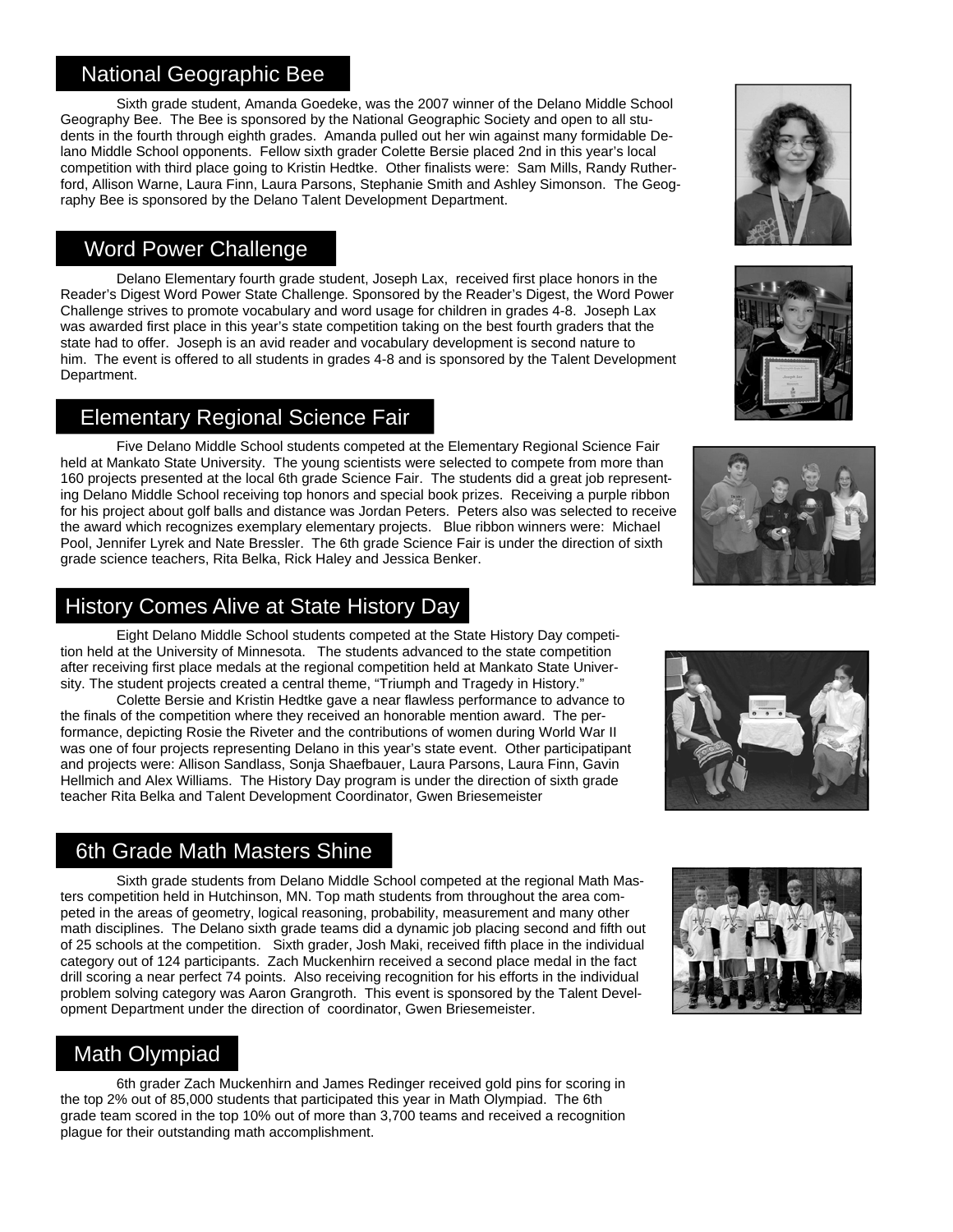## It's Global Film Competition

 Kelsey Linden and Chris Nelson were recently honored for their entries in the "It's Global" filmmaking competition. Kelsey received second place for her public service announcement about suicide and Chris Nelson received third place for his entry on the difficulties of Aids. This is the first time that Kelsey and Chris have entered a filmmaking competition. The two competed against professional and amateur filmmakers for top honors. Their work was evaluated by Ali Selim, director of "Sweet Land," Ellen Benavides, director of "Minnesota Confidential", and Professor Joseph Kim of the University of Minnesota. By entering the contest, filmmakers had an opportunity to showcase their work and make a statement on global public health topics. All entries were screened at the National Public Health Week Film Festival. Kelsey and Chris were recognized at an evening event held at the University of Minnesota on April 5. Other participants in the competition were Margaret Kittok, Ryan Rensink and Aaron Bingea.



## Look Out Teens Public Service Announcement Competition

 Aaron Bingea received honorable mention in the "Look Out Teens" public service announcement competition sponsored by the Department of Public Safety. Aaron's 30 second film depicted the dangers of driving with distractions.

## StockStock Film Competition

 John Woodward was a finalist in the StockStock film competition for his short film entitled "Madisen Elementary." John competed against professional and semi-professional filmmakers from around the United States.

## Delano Math Team

 The Delano Math Team competes in five conference meets per year. The winner of the conference receives an automatic bid to the state tournament. This past year Delano won its  $15<sup>th</sup>$  consecutive meet and participated in its fourth consecutive state tournament. Additionally, they received a higher score at the state meet than any other state tournament team from Delano.

## Science Olympiad

 Middle School Science Olympiad continued their dominance with another state championship. The Middle School has been state champions five times in the last six years. Delano High School Science Olympiad placed 6<sup>th</sup> in state, their highest finish in school history.

## Varsity Football

 The varsity football program experienced a modest regular season last year. However, they finished strong by winning the section before losing to Glencoe-Silver Lake in the state quarterfinals.

## Drama

 Drama continued its strong showings last year with a trip to the One Act state tournament. Their version of "This is a Test" won rave reviews last year. Their performance was so intriguing that the writer of the play has begun a working relationship with Delano staff and students.

## Varsity Track

 Delano Track gained wide recognition for their successful strides. They sent 11 boys to the State Meet last spring! The 4 x 100m relay team was 2nd in State, just nipped at the end by the fastest boy in Minnesota. The 4 x 100m team was comprised of Tory Wolf, Robert Field, Justin Collins, Dominique Clare, and Joe Max. In the High Jump, Darius Clare, a freshman, jumped 6'3" and finished 6th. The 4 x 800m relay team was 10<sup>th</sup> and consisted of participants Kip Anderson, Mason Hart, Paul Greenwood, Robert Matthiesen, and Ben Verchota.

## Varsity Wrestling

 The wrestling program also sent participants to the state tournament. Dalton Sowers and Cody Socher were state entrants in 2007 with Cody placing  $5<sup>th</sup>$  in his weight class.